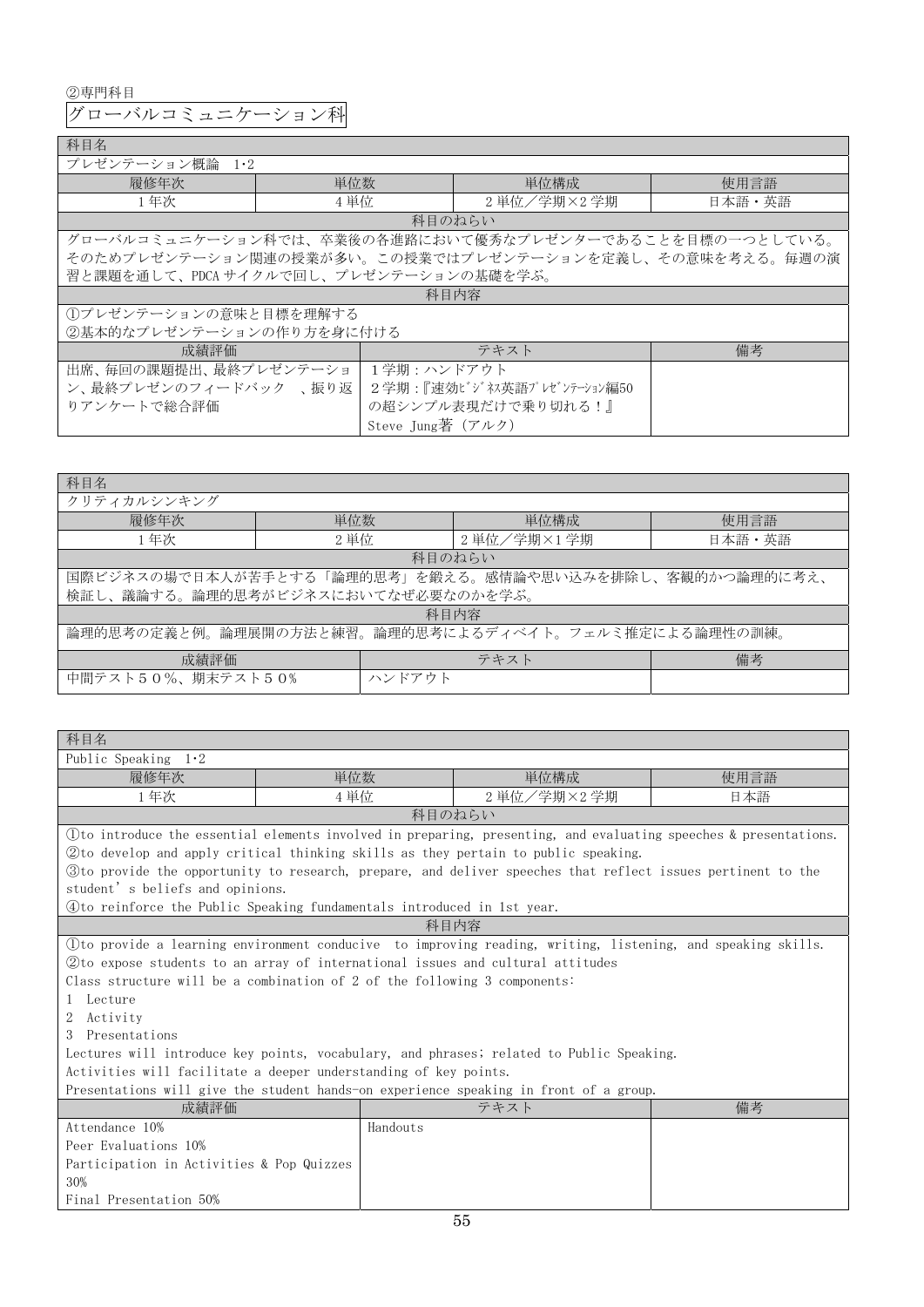| 科目名                                                                                   |          |                                                                                                              |      |  |
|---------------------------------------------------------------------------------------|----------|--------------------------------------------------------------------------------------------------------------|------|--|
| Debate $1.2$                                                                          |          |                                                                                                              |      |  |
| 履修年次                                                                                  | 単位数      | 単位構成                                                                                                         | 使用言語 |  |
| 2年次                                                                                   | 4 単位     | 2 単位/学期×2 学期                                                                                                 | 英語   |  |
|                                                                                       |          | 科目のねらい                                                                                                       |      |  |
|                                                                                       |          | (1) to develop the necessary skills needed to participate in both informal and formal debates.               |      |  |
|                                                                                       |          | (2) to develop and apply critical thinking skills as they pertain to formal debates.                         |      |  |
|                                                                                       |          | 3 to provide the opportunity to research, prepare, and deliver speeches that reflect issues pertinent to the |      |  |
| student's beliefs and opinions.                                                       |          |                                                                                                              |      |  |
|                                                                                       |          | 科目内容                                                                                                         |      |  |
|                                                                                       |          | Oto provide a learning environment conducive to improving reading, writing, listening, and speaking skills.  |      |  |
|                                                                                       |          | (2) to expose students to an array of international issues and cultural attitudes                            |      |  |
| Class structure will be a combination of 2 of the following 3 components:             |          |                                                                                                              |      |  |
| Lecture                                                                               |          |                                                                                                              |      |  |
| Activity                                                                              |          |                                                                                                              |      |  |
| 3 Presentations                                                                       |          |                                                                                                              |      |  |
|                                                                                       |          | Lectures will introduce key points, vocabulary, and phrases; related to Debate.                              |      |  |
| Activities will facilitate a deeper understanding of key points.                      |          |                                                                                                              |      |  |
| Presentations will give the student hands-on experience speaking in front of a group. |          |                                                                                                              |      |  |
| 成績評価                                                                                  |          | テキスト                                                                                                         | 備考   |  |
| Attendance<br>10%                                                                     | Handouts |                                                                                                              |      |  |
| Mini Debates<br>20%                                                                   |          |                                                                                                              |      |  |
| Participation in Activities & Pop Quizzes                                             |          |                                                                                                              |      |  |
| 40%                                                                                   |          |                                                                                                              |      |  |
| Final Debate<br>30%                                                                   |          |                                                                                                              |      |  |

| 科目名                                                     |       |                                                         |        |  |  |
|---------------------------------------------------------|-------|---------------------------------------------------------|--------|--|--|
| 時事英語<br>$1 \cdot 2$                                     |       |                                                         |        |  |  |
| 履修年次                                                    | 単位数   | 単位構成                                                    | 使用言語   |  |  |
| 2年次                                                     | 4 単位  | 2 単位/学期×2 学期                                            | 日本語・英語 |  |  |
|                                                         |       | 科目のねらい                                                  |        |  |  |
|                                                         |       | 英字新聞やインターネット等を使って、正確な情報収集をするために必要な語彙力をつけ、また時事英語独得の特徴を学ぶ |        |  |  |
| 科目内容                                                    |       |                                                         |        |  |  |
| 英語のメディア(新聞、インターネット、雑誌など)に掲載される英文の特徴を掴む。プレゼンテーション準備などの際、 |       |                                                         |        |  |  |
| インターネット等を使って原文で必要な情報を収集することができるようになる。                   |       |                                                         |        |  |  |
| 備考<br>成績評価<br>テキスト                                      |       |                                                         |        |  |  |
| 中間テスト 50%、 期末テスト50%                                     |       | 『はじめての英字新聞』 馬越 恵美子著                                     |        |  |  |
|                                                         | (DHC) |                                                         |        |  |  |

| 科目名                                                                              |      |        |                                                                                                                        |      |  |
|----------------------------------------------------------------------------------|------|--------|------------------------------------------------------------------------------------------------------------------------|------|--|
| Business Presentation $1.2$                                                      |      |        |                                                                                                                        |      |  |
| 履修年次                                                                             | 単位数  |        | 単位構成                                                                                                                   | 使用言語 |  |
| 2年次                                                                              | 4 単位 |        | 2 単位/学期×2 学期                                                                                                           | 英語   |  |
|                                                                                  |      | 科目のねらい |                                                                                                                        |      |  |
|                                                                                  |      |        | This class is designed to familiarize students with basic and advanced skills for presentation in the field of         |      |  |
| international business.                                                          |      |        |                                                                                                                        |      |  |
|                                                                                  |      | 科目内容   |                                                                                                                        |      |  |
|                                                                                  |      |        | Students in this class will discuss and make presentations about international business case studies and about         |      |  |
|                                                                                  |      |        | international business research. During the second term, students will prepare for their final GC presentations.       |      |  |
|                                                                                  |      |        | The final examination for the class will consist of a written examination and a presentation (based on a case assigned |      |  |
| in advance). Each student will speak independently during the final examination. |      |        |                                                                                                                        |      |  |
| 備考<br>成績評価<br>テキスト                                                               |      |        |                                                                                                                        |      |  |
| Attendance (10%); Participation, Cold<br>Handouts                                |      |        |                                                                                                                        |      |  |
| calling and discussions (20%); Homework                                          |      |        |                                                                                                                        |      |  |
| $(10\%)$ ; Presentations $(30\%)$ ; Quizzes $(10\%)$ ;                           |      |        |                                                                                                                        |      |  |
| Final Exam (20%)                                                                 |      |        |                                                                                                                        |      |  |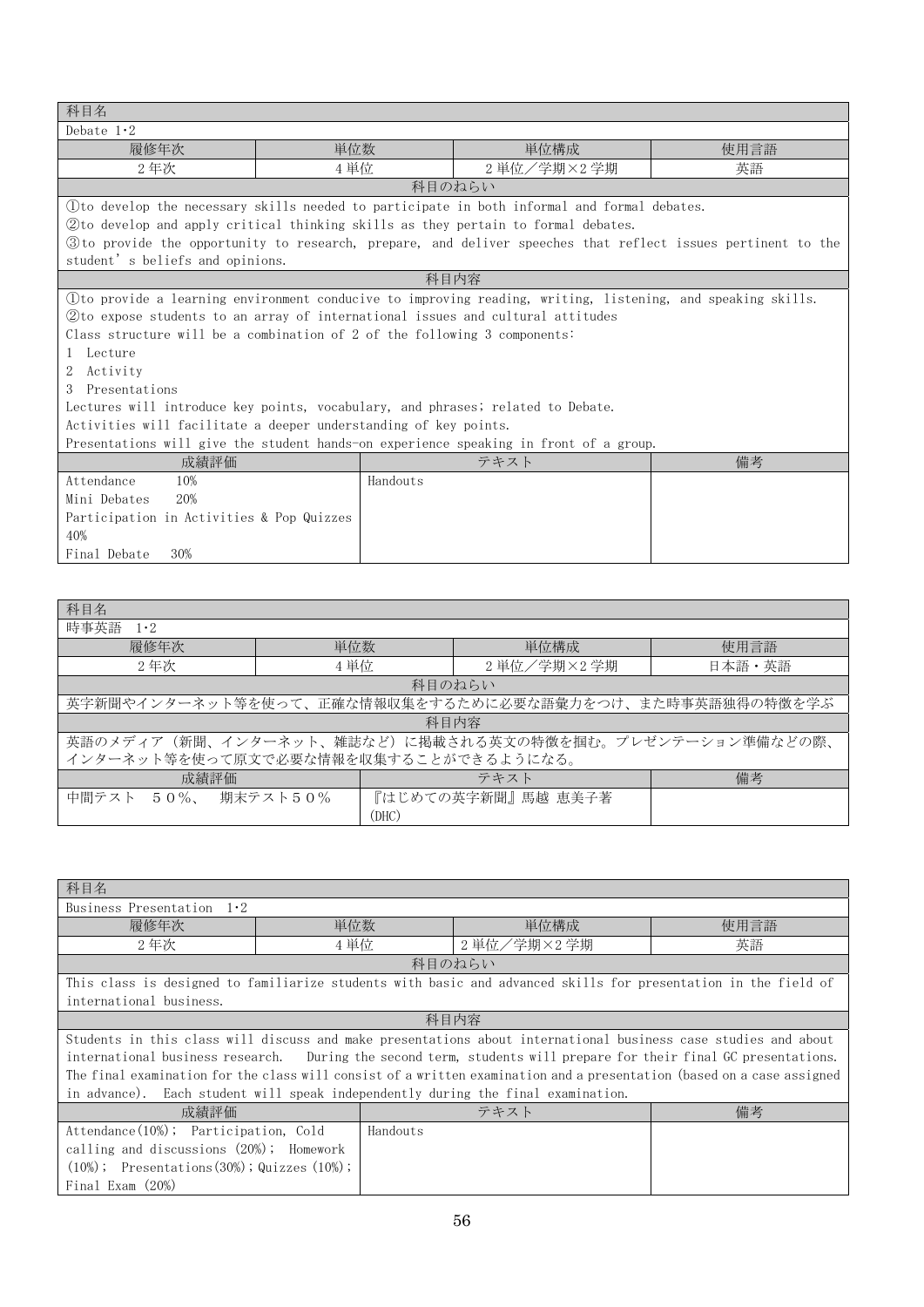| 科目名                                   |                                                                                                              |                                                                                                                    |      |  |  |  |
|---------------------------------------|--------------------------------------------------------------------------------------------------------------|--------------------------------------------------------------------------------------------------------------------|------|--|--|--|
| Business Communication $1.2$          |                                                                                                              |                                                                                                                    |      |  |  |  |
| 履修年次                                  | 単位数                                                                                                          | 単位構成                                                                                                               | 使用言語 |  |  |  |
| 2年次                                   | 4 単位                                                                                                         | 2 単位/学期×2 学期                                                                                                       | 英語   |  |  |  |
|                                       | 科目のねらい                                                                                                       |                                                                                                                    |      |  |  |  |
|                                       |                                                                                                              | To instruct students in proper business English for use in a wide range of business situations and to provide them |      |  |  |  |
|                                       |                                                                                                              | with fuller understanding of how the business world operates, with an emphasis on TOEIC-related vocabulary.        |      |  |  |  |
|                                       | 科目内容                                                                                                         |                                                                                                                    |      |  |  |  |
|                                       |                                                                                                              | At the end of this course, students will be able to: Start, continue, and finish conversations; Make phone calls   |      |  |  |  |
|                                       |                                                                                                              | and take messages; Talk about schedules and appointments; Describe graphs and make comparisons; Describe products  |      |  |  |  |
|                                       |                                                                                                              | and services; Report decisions; Make and deal with complaints and apologize; Monitor progress and get updates;     |      |  |  |  |
|                                       | Talk about the future and make predictions; Explain regulations; Hold meetings and discuss ideas; Make short |                                                                                                                    |      |  |  |  |
| speeches and propose toasts.          |                                                                                                              |                                                                                                                    |      |  |  |  |
| 成績評価                                  |                                                                                                              | テキスト                                                                                                               | 備考   |  |  |  |
| Tentative: TOEIC Quizzes 10%;         |                                                                                                              | Tentative: Roger Barnard & Jeff Cady                                                                               |      |  |  |  |
| Participation 25%; Midterm Tests 25%; |                                                                                                              | <i>Business Venture 2,</i> Oxford University                                                                       |      |  |  |  |
| Final Tests 40%                       | Press.                                                                                                       |                                                                                                                    |      |  |  |  |

| 科目名                                                                                                                  |          |                                                                                                                    |                     |  |  |
|----------------------------------------------------------------------------------------------------------------------|----------|--------------------------------------------------------------------------------------------------------------------|---------------------|--|--|
| English Conversation $1.2$                                                                                           |          |                                                                                                                    |                     |  |  |
| 履修年次                                                                                                                 | 単位数      | 単位構成                                                                                                               | 使用言語                |  |  |
| 1年次                                                                                                                  | 4単位      | 2 単位/学期×2 学期                                                                                                       | 英語                  |  |  |
|                                                                                                                      |          | 科目のねらい                                                                                                             |                     |  |  |
|                                                                                                                      |          | At the end of the course, students will be able to: ① speak English confidently; ② speak English accurately;       |                     |  |  |
|                                                                                                                      |          | 3 express your ideas clearly; 4 develop the ability to correct their own mistakes, so that they depend less on     |                     |  |  |
| being corrected.                                                                                                     |          |                                                                                                                    |                     |  |  |
| 科目内容                                                                                                                 |          |                                                                                                                    |                     |  |  |
| English Conversation is a course using a method to help students have real conversations about themselves in natural |          |                                                                                                                    |                     |  |  |
|                                                                                                                      |          | spoken English by learning important phrases, having timed conversations, while training them to monitor their own |                     |  |  |
| and their partners' use of language.                                                                                 |          |                                                                                                                    |                     |  |  |
| 成績評価                                                                                                                 |          | テキスト                                                                                                               | 備考                  |  |  |
| Midterm 50%, Final Exam 50%                                                                                          | Handouts |                                                                                                                    | 単位構成はカリキュラム表を<br>参照 |  |  |

| 科目名                         |                                                          |              |               |  |  |  |
|-----------------------------|----------------------------------------------------------|--------------|---------------|--|--|--|
| キャリアデザイン                    |                                                          |              |               |  |  |  |
| 履修年次                        | 単位数                                                      | 単位構成         | 使用言語          |  |  |  |
| 1年次                         | 2 単位                                                     | 2 単位/学期×1 学期 | 日本語           |  |  |  |
|                             |                                                          | 科目のねらい       |               |  |  |  |
|                             | ①自分の将来像を描き、その為には今何をするかを考え計画する                            |              |               |  |  |  |
| ②現在のビジネス環境を知り、求められる人物像を理解する |                                                          |              |               |  |  |  |
|                             | 科目内容                                                     |              |               |  |  |  |
|                             | ビジネス環境の現状分析と自己分析に取り組み、自分にあったキャリアをデザインするための方法論を講義や事例研究、デ  |              |               |  |  |  |
|                             | ィスカッション形式で学ぶ。どのような経験があり、何ができて、何に興味があり、何を大切にしているかを整理・確認し、 |              |               |  |  |  |
| 将来像やキャリア計画を描く方法を身につける。      |                                                          |              |               |  |  |  |
| 成績評価                        |                                                          | テキスト         | 備考            |  |  |  |
|                             | 授業出席率 50%、授業貢献度 30%、キャリア計 ハンドアウト                         |              | 単位構成はカリキュラム表を |  |  |  |
| 画 (レポート) 10%、プレゼンテーション 10%  |                                                          |              | 参照            |  |  |  |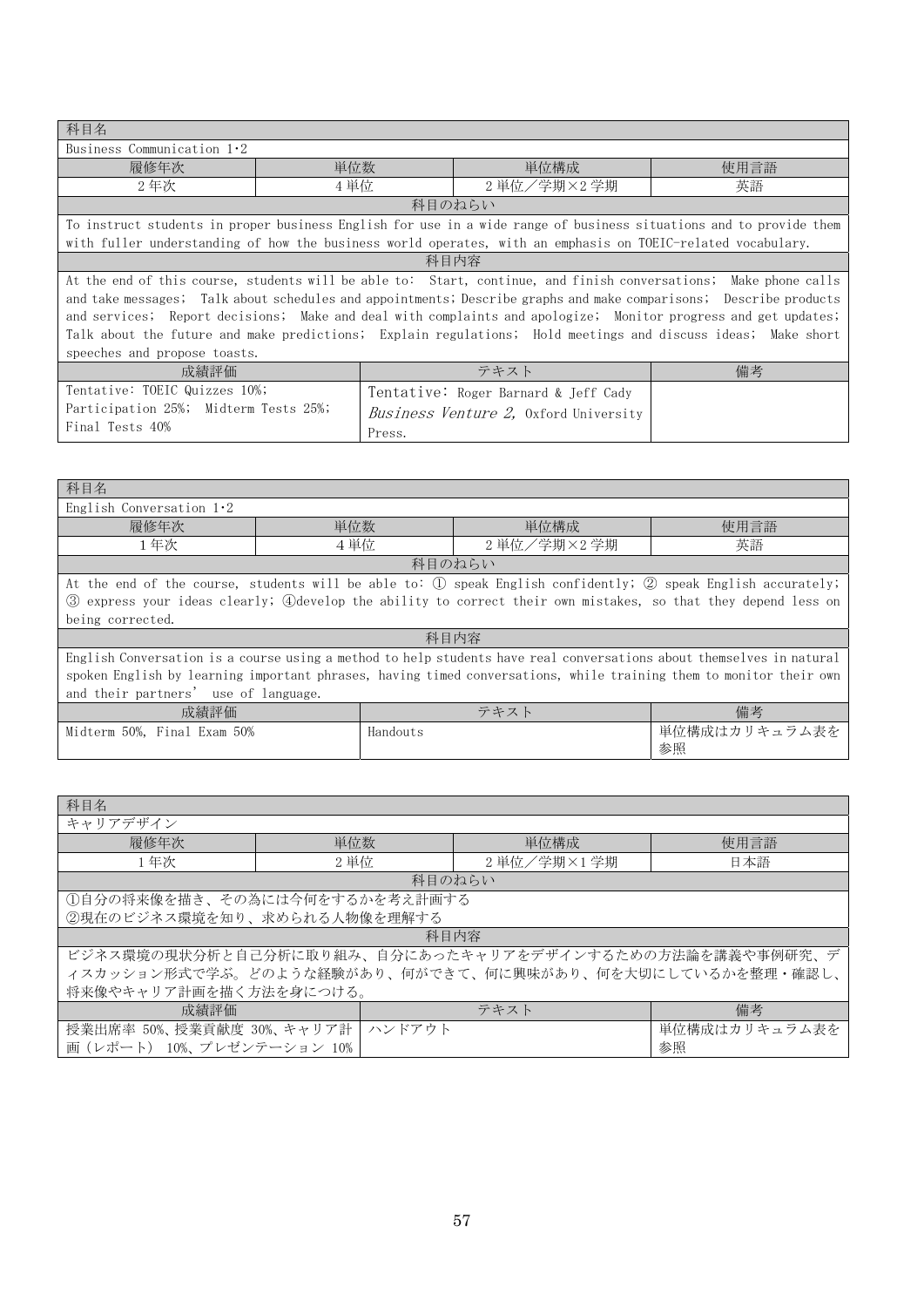| 科目名                                                                                                              |      |          |                                                                                                                   |      |  |
|------------------------------------------------------------------------------------------------------------------|------|----------|-------------------------------------------------------------------------------------------------------------------|------|--|
| Communication Skills $1.2$                                                                                       |      |          |                                                                                                                   |      |  |
| 履修年次                                                                                                             | 単位数  |          | 単位構成                                                                                                              | 使用言語 |  |
| 1年次                                                                                                              | 4 単位 |          | 2 単位/学期×2 学期                                                                                                      | 英語   |  |
|                                                                                                                  |      |          | 科目のねらい                                                                                                            |      |  |
|                                                                                                                  |      |          | At the end of the course, students will be able to: ①get your message across in English; ② know which grammar     |      |  |
|                                                                                                                  |      |          | and phrase to use for each situation; 3tell stories or explain what happened smoothly by narration practice; 4    |      |  |
| articulate their own opinions fully.                                                                             |      |          |                                                                                                                   |      |  |
| 科目内容                                                                                                             |      |          |                                                                                                                   |      |  |
| This course covers the Communication Skills of Discussion and Conversation. The Discussion portion includes both |      |          |                                                                                                                   |      |  |
| the theory and practice of discussion. It progresses from discussion as sharing to discussion as exploring to    |      |          |                                                                                                                   |      |  |
|                                                                                                                  |      |          | discussion as decision making. The outcome or results of each discussion is extended in a follow-up activity. The |      |  |
| Conversation portion reviews the strategies from the English Conversation text utilized by the students in their |      |          |                                                                                                                   |      |  |
| first year class and then proceeds to more sophisticated strategies.                                             |      |          |                                                                                                                   |      |  |
| 成績評価                                                                                                             |      |          | テキスト                                                                                                              | 備考   |  |
| Midterm 50%, Final Exam 50%                                                                                      |      | Handouts |                                                                                                                   |      |  |

| 科目名                                            |                                  |              |      |  |  |
|------------------------------------------------|----------------------------------|--------------|------|--|--|
| 日本語コミュニケーション 1·2                               |                                  |              |      |  |  |
| 履修年次                                           | 単位数                              | 単位構成         | 使用言語 |  |  |
| 1年次                                            | 4 単位                             | 2 単位/学期×2 学期 | 日本語  |  |  |
|                                                |                                  | 科目のねらい       |      |  |  |
| $\mathbb{O}$                                   | 日本語母語話者として高度な日本語運用力を身につける。       |              |      |  |  |
| (2)                                            | 場面にあった的確な日本語を使い、コミュニケーション能力を高める。 |              |      |  |  |
| 科目内容                                           |                                  |              |      |  |  |
| 使用場面を考えて使用語彙を選択し、使うことが出来る力をつける。<br>$\mathbb O$ |                                  |              |      |  |  |
| 話したいことを人に明確に伝えるための技法を学ぶ。<br>$^{\circledR}$     |                                  |              |      |  |  |
| ③<br>聞いたことを正確な日本語に表現する技法を学ぶ。                   |                                  |              |      |  |  |
| 人の話を聞くマナーを身につける。<br>(4)                        |                                  |              |      |  |  |
| 成績評価                                           | 備考<br>テキスト                       |              |      |  |  |
| 担当教員の規定による。<br>ハンドアウト                          |                                  |              |      |  |  |

| 科目名                                        |      |                                                 |      |  |  |
|--------------------------------------------|------|-------------------------------------------------|------|--|--|
| ビジネスシミュレーション 1・2・3                         |      |                                                 |      |  |  |
| 履修年次                                       | 単位数  | 単位構成                                            | 使用言語 |  |  |
| $1.2$ 年次                                   | 6 単位 | 2 単位/学期×3 学期                                    | 日本語  |  |  |
|                                            |      | 科目のねらい                                          |      |  |  |
| 社会で即戦力として働くためのビジネスの基礎能力、および実践力を養成する。       |      |                                                 |      |  |  |
|                                            |      | 科目内容                                            |      |  |  |
|                                            |      | 1ビジネスの現場で求められることを理解し、現場ですぐに活躍できる行動特性(習慣)を身につける。 |      |  |  |
| ②自分で選択した進路に進むための、手順・段取り・方策を再確認し進路を決定づける。   |      |                                                 |      |  |  |
| ③業界研究の上、卒業後の目標を設定し、面接対策など就職試験準備を実践的に指導する。  |      |                                                 |      |  |  |
| 4また、実社会で人を動かすコミュニケーションのとり方など交渉術の基本をマスターする。 |      |                                                 |      |  |  |
| 備考<br>成績評価<br>テキスト                         |      |                                                 |      |  |  |
| 授業出席率 50%、授業貢献度 30%、ミニレポー   ハンドアウト         |      |                                                 |      |  |  |
| ト 10%、プレゼンテーション 10%                        |      |                                                 |      |  |  |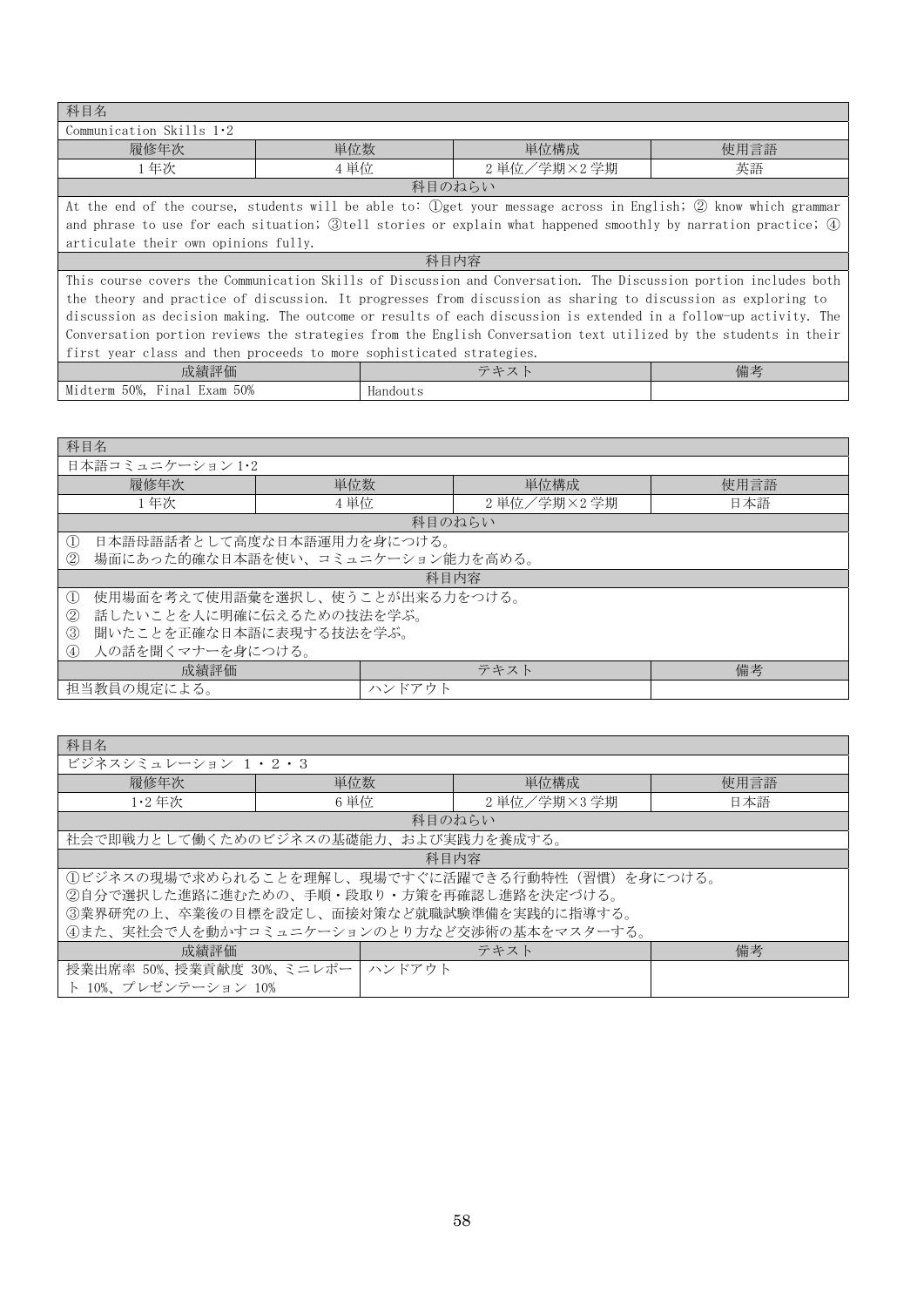科目名

| I 1 H H 1 H      |            |              |      |  |
|------------------|------------|--------------|------|--|
| インフォメーション・テクノロジー | E-learning |              |      |  |
| 履修年次             | 単位数        | 単位構成         | 使用言語 |  |
| 年次               | 単位         | 学期×2学期<br>単位 | `本語  |  |
| 科目のねらい           |            |              |      |  |

① ビジネスの現場で求められる「自律型の人材」育成を目的とする。「自律型の人材」とは、自ら気づき、学び、計画を立 て、行動できる人材である。

② WBT (Web-Based Training)をとおして情報処理の基礎を学ぶ。

③ 情報発信に重要な『文書構成や表現』を含めた、情報のやり取りの効果的な方法を学ぶ。

科目内容

「情報基礎Ⅰ・Ⅱ」は全ての授業をPC上で進めていく e-Learning という学習形態である。教室で一斉に授業を受けるので はなく、学校での空き時間や自宅で、インターネットを通じて講座や課題を進めて行く。PC操作に不慣れな人でも、無理 なく受講でき、分からない場合には、電子メールで質問すると丁寧にアドバイスしてもらえる。

内容は、インターネットや電子メールの使い方など情報処理の基礎から、マイクロソフト社の、Word、Excel、PowerPoint の 活用法、情報発信に重要な文書構成や表現、情報のやり取りの効果的な方法などを学習する。

この科目では、自分で計画を立て、期限までに提出物を出し、質問があれば自らメールを出して質問しなければならない。 こうした学習を自律型学習といい、これが出来る人は、将来仕事を与えられたときに、しっかりとした計画を立て仕事が出 来るようになる。

| 成績評価                                          | テキス                                                                                                    | 備考 |
|-----------------------------------------------|--------------------------------------------------------------------------------------------------------|----|
| 受講記録及び提出した課題をもとに評価する<br>$\mathcal{D}^{\circ}$ | 『情報基礎 I<br>$\overline{\phantom{0}}$<br>$\rightarrow$<br>$\rightarrow$<br>才:<br>11 JI<br>$\overline{ }$ |    |
|                                               | 中 神田外語オリジナル                                                                                            |    |

| 科目名                                     |       |                                                                   |      |  |  |  |
|-----------------------------------------|-------|-------------------------------------------------------------------|------|--|--|--|
| IT 基礎 1·2                               |       |                                                                   |      |  |  |  |
| 履修年次                                    | 単位数   | 単位構成                                                              | 使用言語 |  |  |  |
| 1年次                                     | 4 単位  | 2 単位/学期×2 学期                                                      | 日本語  |  |  |  |
|                                         |       | 科目のねらい                                                            |      |  |  |  |
|                                         |       | グローバル化した現在のビジネス社会では、コミュニケーションのスピードも年々高度・高速化している。その為、世界共           |      |  |  |  |
|                                         |       | 通の知識であるコンピュータや Microsoft Office のリテラシーは、業種、職種に限らず、必要不可欠な知識となった。本講 |      |  |  |  |
| 義では、社会で必要とされる、ビジネスソフトの技術や活用法を習得する。      |       |                                                                   |      |  |  |  |
| 科目内容                                    |       |                                                                   |      |  |  |  |
| Word, Excel, PowerPoint などの基本スキルを身につける。 |       |                                                                   |      |  |  |  |
| 備考<br>成績評価<br>テキスト                      |       |                                                                   |      |  |  |  |
| 担当教員の規定による。                             |       | 『ビジネスソフト・トレーニング』神田外語                                              |      |  |  |  |
|                                         | オリジナル |                                                                   |      |  |  |  |

| 科目名                                                                                                              |            |  |                                                                                                                  |      |  |
|------------------------------------------------------------------------------------------------------------------|------------|--|------------------------------------------------------------------------------------------------------------------|------|--|
| IT アドバンス 1・2                                                                                                     |            |  |                                                                                                                  |      |  |
| 履修年次                                                                                                             | 単位数        |  | 単位構成                                                                                                             | 使用言語 |  |
| 2年次                                                                                                              | 4 単位       |  | 2 単位/学期×2 学期                                                                                                     | 英語   |  |
|                                                                                                                  |            |  | 科目のねらい                                                                                                           |      |  |
|                                                                                                                  |            |  | OStudents will be able to use an English PC. ②Students will be able to use of a variety of programs and identify |      |  |
|                                                                                                                  |            |  | which aspects of these programs can be used together to solve particular problems. 3 Students will gain an       |      |  |
| understanding of layout design.                                                                                  |            |  |                                                                                                                  |      |  |
| 科目内容                                                                                                             |            |  |                                                                                                                  |      |  |
| ①To practice the basic functions and learn advanced skills in MS Word, MS Excel and MS PowerPoint in an English  |            |  |                                                                                                                  |      |  |
| IT setting; ②To learn the basic functions of MS Access; ③ To learn how to use different programs in conjunction  |            |  |                                                                                                                  |      |  |
| with each other-multitasking; 4 To explore document presentation - layout, font, graphics, styles; 5 To practice |            |  |                                                                                                                  |      |  |
| and improve English skills (particularly listening).                                                             |            |  |                                                                                                                  |      |  |
| 成績評価                                                                                                             | 備考<br>テキスト |  |                                                                                                                  |      |  |
| Assessment will be 20% Attendance and 80%   KIFL IT ed., $IT-C$                                                  |            |  |                                                                                                                  |      |  |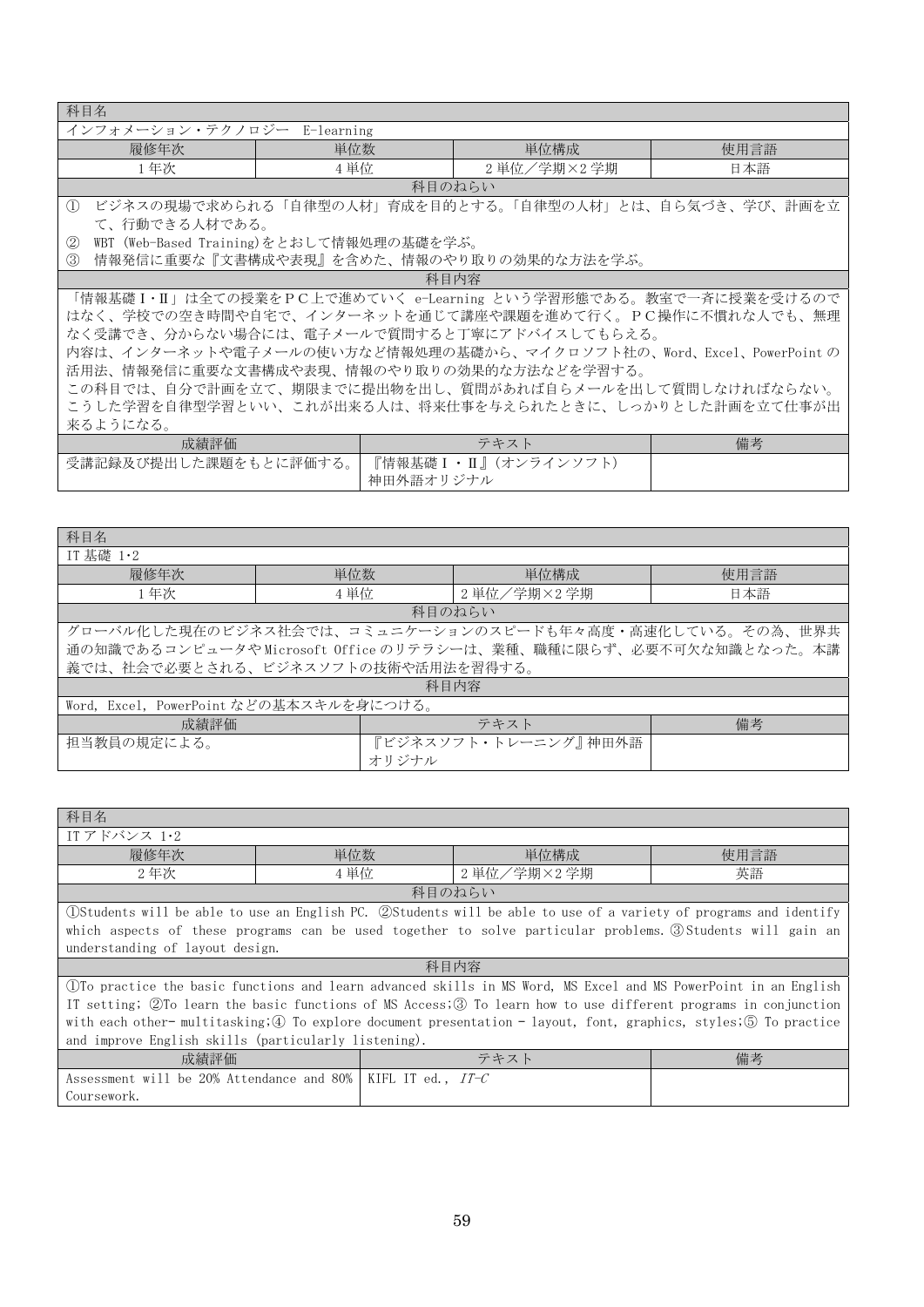| 科目名                                             |      |        |              |      |  |
|-------------------------------------------------|------|--------|--------------|------|--|
| 学習戦略 1·2·3·4                                    |      |        |              |      |  |
| 履修年次                                            | 単位数  |        | 単位構成         | 使用言語 |  |
| $1.2$ 年次                                        | 8 単位 |        | 2 単位/学期×4 学期 | 日本語  |  |
|                                                 |      |        | 科目のねらい       |      |  |
| 自律型学習者の育成。                                      |      |        |              |      |  |
| 科目内容                                            |      |        |              |      |  |
| 学習カウンセリング、学院からの連絡事項伝達、他教科の補講など、状況に応じて学習目的に利用する。 |      |        |              |      |  |
| 備考<br>成績評価<br>テキスト                              |      |        |              |      |  |
| 担当教員の規定による。                                     |      | ハンドアウト |              |      |  |

| 科目名                                                     |        |           |        |  |  |  |
|---------------------------------------------------------|--------|-----------|--------|--|--|--|
| 卒業制作                                                    |        |           |        |  |  |  |
| 履修年次                                                    | 単位数    | 単位構成      | 使用言語   |  |  |  |
| 2年次                                                     | 7 単位   | 7 単位/2 学期 | 日本語・英語 |  |  |  |
|                                                         | 科目のねらい |           |        |  |  |  |
| ①2年間の学習成果の集大成を形にする。                                     |        |           |        |  |  |  |
| ②マーケティングの基礎について学ぶ。                                      |        |           |        |  |  |  |
| ③企画書の書き方、リサーチ方法、ブレーンストーミングによるアイディアの出し方・まとめ方について学ぶ。      |        |           |        |  |  |  |
| 4プロジェクトチーム単位で作業を進める過程で、コーディネーションの仕方、スケジュールの立て方、時間管理などにつ |        |           |        |  |  |  |
| いて学ぶ。                                                   |        |           |        |  |  |  |
| 5プロジェクト運営と実行を通じて社会人に求められるスキルの修得を確実なものとする。               |        |           |        |  |  |  |
|                                                         | 科目内容   |           |        |  |  |  |
| 自らをビジネスコンサルタントと想定し、プロジェクトチームを単位として、定期的に指導教員からアドバイスを受けなが |        |           |        |  |  |  |

ら、任意の組織の既存商品を米国市場でプロモートする方法を考え、当商品の販売元であるクライアントに対してプレゼン テーションを実施する。

| 成績評価                                                                                | $\overline{\phantom{0}}$<br>$\rightarrow$<br>ニャ<br>$\tilde{\phantom{a}}$ | 備考 |
|-------------------------------------------------------------------------------------|--------------------------------------------------------------------------|----|
| $\cdots$<br>$\rightarrow$<br>担当教員<br><u>__</u><br>-<br>. .<br> 規定 <br>. 1 — — — 200 | ـد حــو                                                                  |    |

| 科目名                                             |            |                                                 |        |  |
|-------------------------------------------------|------------|-------------------------------------------------|--------|--|
| TOEIC 講座                                        |            |                                                 |        |  |
| 履修年次                                            | 単位数        | 単位構成                                            | 使用言語   |  |
| $1.2$ 年次                                        | 16 単位      | 4 単位/学期×4 学期                                    | 日本語・英語 |  |
|                                                 |            | 科目のねらい                                          |        |  |
| 計画の立案と実施のノウハウを学ぶ。<br>$\left( \mathrm{L}\right)$ |            |                                                 |        |  |
| TOEIC 受験対策<br>(2)                               |            |                                                 |        |  |
|                                                 |            | 科目内容                                            |        |  |
|                                                 |            | 卒業要件である700点習得のため、TOEIC攻略法から練習問題まで、実践的にTOEICを学ぶ。 |        |  |
| 成績評価                                            | 備考<br>テキスト |                                                 |        |  |
| 担当教員の規定による。                                     |            | 1年生:『TOEICテスト 新公式問題集                            |        |  |
|                                                 |            | vol. 2』国際ビジネスコミュニケーション協                         |        |  |
| 会発行、『TOEIC TEST見るだけ単語集』                         |            |                                                 |        |  |
| (ダイエックス出版)                                      |            |                                                 |        |  |
| 2年生:『TOEICテスト 新公式問題集                            |            |                                                 |        |  |
|                                                 |            | vol.3』国際ビジネスコミュニケーション協                          |        |  |
|                                                 | 会発行        |                                                 |        |  |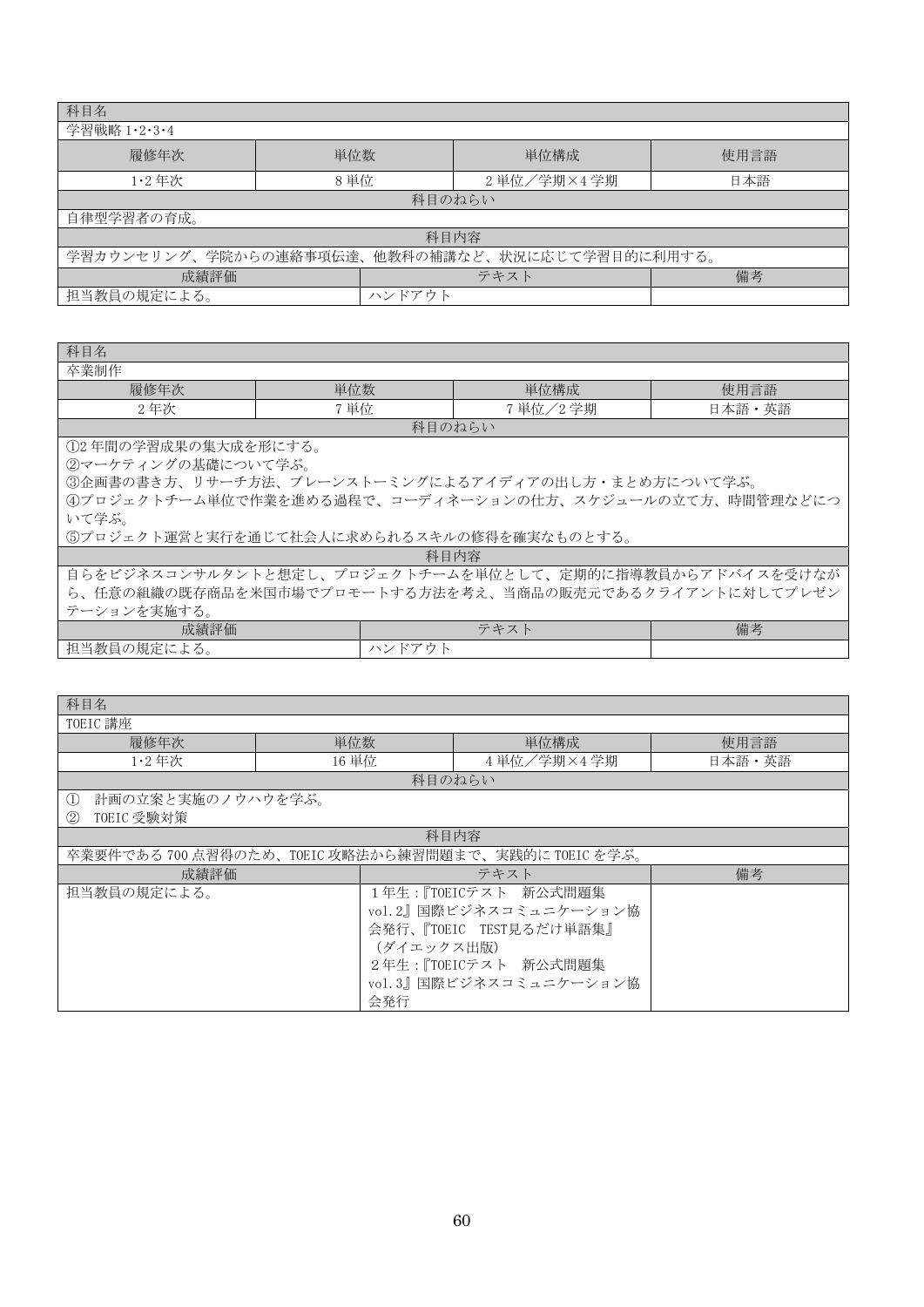| 科目名                                                   |                                       |                                                         |        |  |  |
|-------------------------------------------------------|---------------------------------------|---------------------------------------------------------|--------|--|--|
| English Grammar                                       |                                       |                                                         |        |  |  |
| 履修年次                                                  | 単位数                                   | 単位構成                                                    | 使用言語   |  |  |
| 1年次                                                   | 6 単位                                  | $4$ 単位 $/1$ 学期 + 2 単位 $/1$<br>学期                        | 日本語・英語 |  |  |
|                                                       |                                       | 科目のねらい                                                  |        |  |  |
|                                                       | 文法理解だけでなく、定着させる。解く文法だけでなく使う文法の習得を目指す。 |                                                         |        |  |  |
|                                                       |                                       | 科目内容                                                    |        |  |  |
|                                                       |                                       | 各文法項目の理解を完全にし、自分で状況に応じて文法を選ぶ能力にまで発展させる。アウトプット力を付けるために英作 |        |  |  |
| 文を活用し、Basic Writing と連携する。また TOEIC パート5対策も行う。         |                                       |                                                         |        |  |  |
| 成績評価                                                  |                                       | テキスト                                                    | 備考     |  |  |
| 中間テスト50%、期末テスト500%<br>Norman Coe, Grammar Spectrum 3, |                                       |                                                         |        |  |  |
|                                                       | Oxford University Press               |                                                         |        |  |  |
|                                                       |                                       | 『新TOEICテスト18エット英文法』小菅淳吉、ジ                               |        |  |  |
|                                                       |                                       | ェームス デヴォス著(桐原書店)                                        |        |  |  |

| 科目名                                                     |      |                                     |  |                                                         |
|---------------------------------------------------------|------|-------------------------------------|--|---------------------------------------------------------|
| Reading Strategies                                      |      |                                     |  |                                                         |
| 履修年次                                                    | 単位数  | 単位構成                                |  | 使用言語                                                    |
| 1年次                                                     | 4 単位 | 2 単位/学期×2 学期                        |  | 日本語・英語                                                  |
|                                                         |      | 科目のねらい                              |  |                                                         |
|                                                         |      |                                     |  | 英語の精読法、速読法をマスターする。より具体的には、1精読を通して構文力、文法力、語彙力をつける。2速読を通し |
| て Predicting, Scanning, Skimming のスキルを身につける。            |      |                                     |  |                                                         |
| 科目内容                                                    |      |                                     |  |                                                         |
| じっくり辞書を引きながら語彙力、構文力をつける精読と、止まらずに読んで内容を把握する速読を組み合わせることで、 |      |                                     |  |                                                         |
| リーディング総合力を付ける。                                          |      |                                     |  |                                                         |
| 備考<br>成績評価<br>テキスト                                      |      |                                     |  |                                                         |
| 中間テスト50%、期末テスト50%                                       |      | Neil J. Anderson, Active Skills for |  |                                                         |
|                                                         |      | Reading 3 Second Edition. Thomson   |  |                                                         |

| 科目名                                                     |                    |                                                         |      |  |  |  |
|---------------------------------------------------------|--------------------|---------------------------------------------------------|------|--|--|--|
| Rhythm & Pronunciation                                  |                    |                                                         |      |  |  |  |
| 履修年次                                                    | 単位数                | 単位構成                                                    | 使用言語 |  |  |  |
| 1年次                                                     | 2 単位               | 2 単位/学期×1 学期                                            | 日本語  |  |  |  |
|                                                         |                    | 科目のねらい                                                  |      |  |  |  |
|                                                         |                    | 1英語らしい音声とリズムを身につける。2基本的な英語の発音記号が理解でき、正しく発音できるようにする。母音·子 |      |  |  |  |
|                                                         |                    | 音の音素を導入後、導入された音素を練習しながら全体のイントネーションを整える。進度に応じて詩や小説の朗読、スピ |      |  |  |  |
|                                                         | ーチ、英語の歌などを使って応用する。 |                                                         |      |  |  |  |
| 科目内容                                                    |                    |                                                         |      |  |  |  |
| 発音記号と音の確認、マザーグースや他の英詩を正しく読むことを通じて、発音記号を理解し、正しい発音、リズムを身に |                    |                                                         |      |  |  |  |
| 付け、自分の英語に自信が持てるようにする。                                   |                    |                                                         |      |  |  |  |
| 成績評価                                                    |                    | テキスト                                                    | 備考   |  |  |  |
| 発音記号と英語音の確認テスト、及び詩のプレ                                   |                    | 『英語の発音が正しくなる本』鷲見 由理著                                    |      |  |  |  |
| ゼンテーションを考慮                                              | (ナツメ社)             |                                                         |      |  |  |  |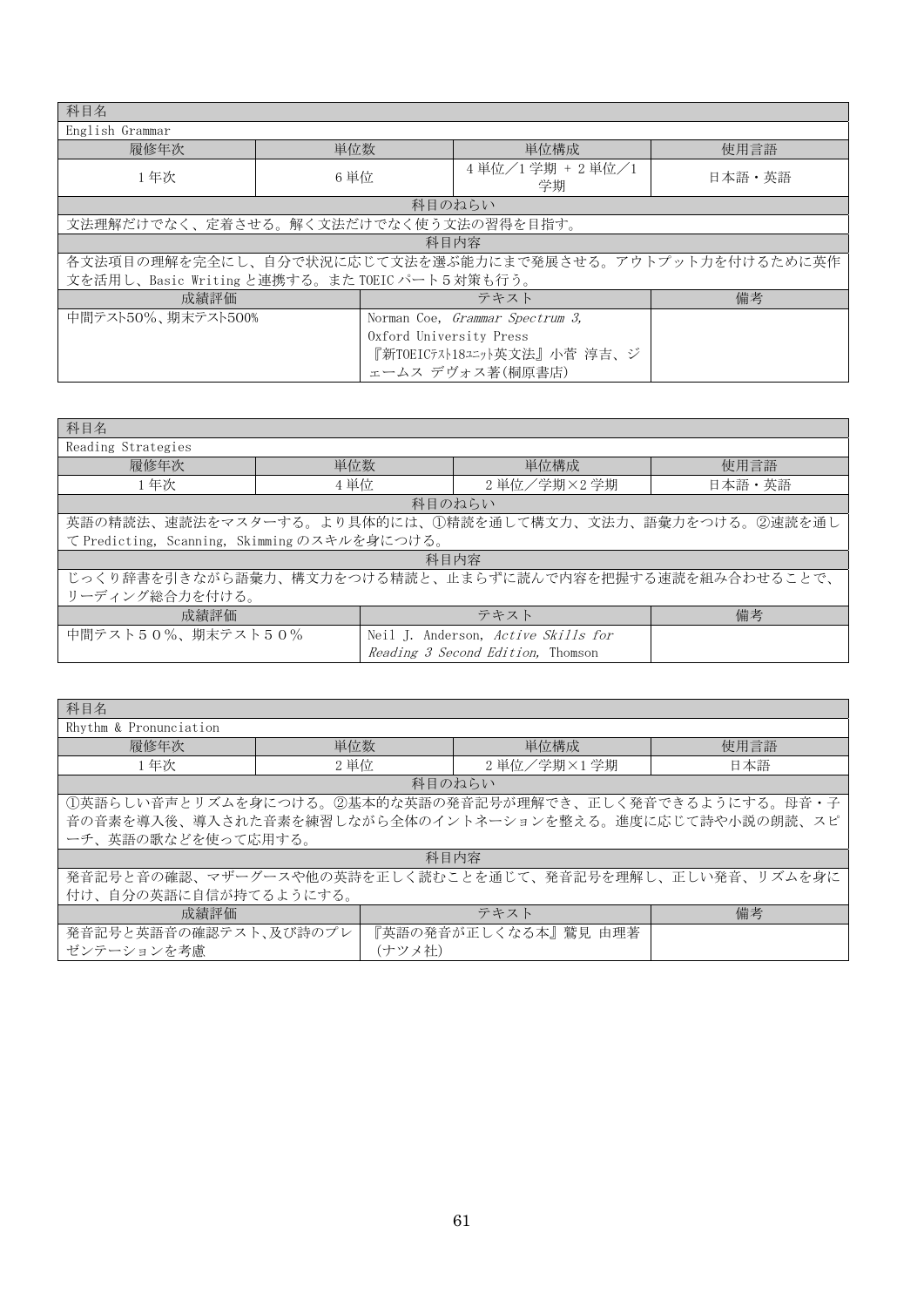| 科目名                                                    |      |                                  |      |  |  |
|--------------------------------------------------------|------|----------------------------------|------|--|--|
| Basic Writing                                          |      |                                  |      |  |  |
| 履修年次                                                   | 単位数  | 単位構成                             | 使用言語 |  |  |
| 1年次                                                    | 2 単位 | 2 単位/学期×1学期                      | 英語   |  |  |
| 科目のねらい                                                 |      |                                  |      |  |  |
| フォーマルライティングのスキル習得を目指す。                                 |      |                                  |      |  |  |
| 科目内容                                                   |      |                                  |      |  |  |
| 本科目では、パラグラフの構造とその書き方を実践を通して学び、フォーマルな英文ライティングのルールを習得する。 |      |                                  |      |  |  |
|                                                        |      |                                  |      |  |  |
| 成績評価                                                   |      | テキスト                             | 備考   |  |  |
| 担当教員の規定による。                                            |      | 『Writing Facilitator』靜 哲人著 (松柏社) |      |  |  |

| 科目名                                                     |      |                                 |      |              |
|---------------------------------------------------------|------|---------------------------------|------|--------------|
| Composition                                             |      |                                 |      |              |
| 履修年次                                                    | 単位数  | 単位構成                            | 使用言語 |              |
| 1年次                                                     | 2 単位 |                                 | 英語   | 2 単位/学期×1 学期 |
| 科目のねらい                                                  |      |                                 |      |              |
| Basic Writing で学んだスキルを応用し、パラグラフだけでなくエッセイ作文が書けるようになる。    |      |                                 |      |              |
| 科目内容                                                    |      |                                 |      |              |
| 意見を述べる、資料を説明する、など卒業制作や就職後に必要となるライティングスキルを定着させ、ある程度長くまとま |      |                                 |      |              |
| りのあるものを書けるようにする。                                        |      |                                 |      |              |
| 成績評価                                                    |      | テキスト                            | 備考   |              |
| 担当教員の規定による。                                             |      | 『Writing Facilitator』靜哲人著 (松柏社) |      |              |

| 科目名                                                     |      |                                            |        |
|---------------------------------------------------------|------|--------------------------------------------|--------|
| Listening Strategies $1.2$                              |      |                                            |        |
| 履修年次                                                    | 単位数  | 単位構成                                       | 使用言語   |
| 1年次                                                     | 4 単位 | 2 単位/学期×2 学期                               | 日本語・英語 |
| 科目のねらい                                                  |      |                                            |        |
| ネイティブスピーカーのナチュラルな英語の発音・スピードに対応するリスニング力を養成する。長い文章を聞いて大意を |      |                                            |        |
| 取る、会話を聞いて詳細を取る、などリスニングに必要なスキルを、様々な練習法によって身に付ける。         |      |                                            |        |
| 科目内容                                                    |      |                                            |        |
| 1内容を推測しながら聞き、ナチュラル音声の米・英・豪・加の発音・速度に慣れる。                 |      |                                            |        |
| ②TOEIC 形式の QUIZ をこなしながら、TOEIC PART4のスコアアップを図る。          |      |                                            |        |
| 3背景知識を理解しながら、各テーマの語彙力強化を図る。                             |      |                                            |        |
| 成績評価                                                    |      | テキスト                                       | 備考     |
| 出席 25% 平常点 25% 定期テスト 50%                                |      | 『やさしいCNN NEWS DIGEST Vol.1 』<br><b>CNN</b> |        |
|                                                         |      | English Express編 (朝日出版)                    |        |

| 科目名                                                     |        |              |        |
|---------------------------------------------------------|--------|--------------|--------|
| 英米の歴史と文化 1・2・3・4                                        |        |              |        |
| 履修年次                                                    | 単位数    | 単位構成         | 使用言語   |
| $1.2$ 年次                                                | 8 単位   | 4 単位/学期×2 学期 | 日本語・英語 |
| 科目のねらい                                                  |        |              |        |
| 文化とは何か、コミュニケーションとは何かを定義する。<br>$\rm (1)$                 |        |              |        |
| 英米の歴史と文学作品をリンクさせることで共感性を養う。<br>2                        |        |              |        |
| 科目内容                                                    |        |              |        |
| 異文化コミュニケーションを理解し、自ら考える力を養う。また英米の文学作品とその背景を学ぶことで、異文化や様々な |        |              |        |
| 時代を生きた人々への共感性を身につける。                                    |        |              |        |
| 成績評価                                                    |        | テキスト         | 備考     |
| 担当教員の規定による。                                             | ハンドアウト |              |        |